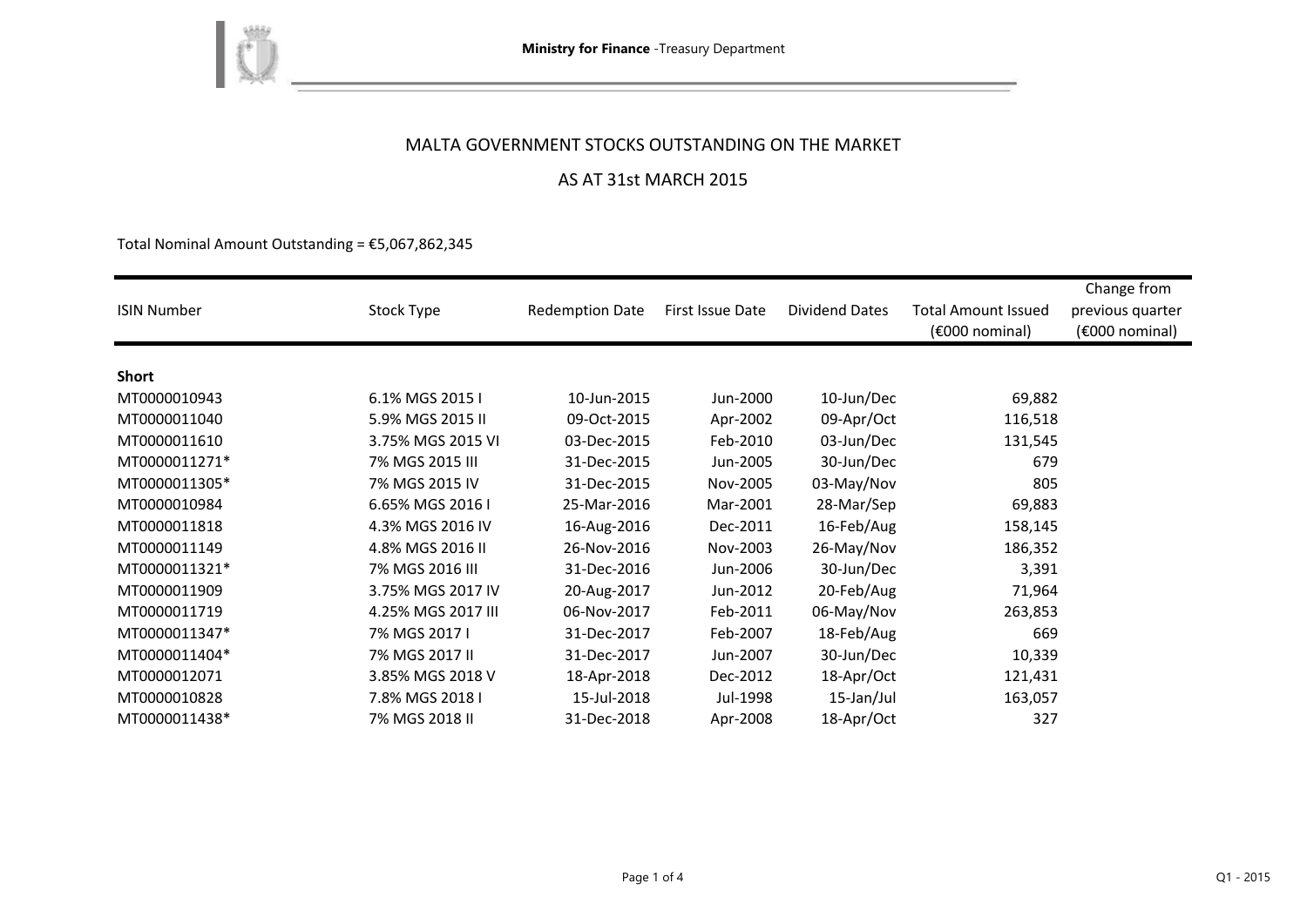

# MALTA GOVERNMENT STOCKS OUTSTANDING ON THE MARKET AS AT 31st MARCH 2015

| <b>ISIN Number</b> | Stock Type        | <b>Redemption Date</b> | First Issue Date | <b>Dividend Dates</b> | <b>Total Amount Issued</b><br>(€000 nominal) | Change from<br>previous quarter<br>(€000 nominal) |
|--------------------|-------------------|------------------------|------------------|-----------------------|----------------------------------------------|---------------------------------------------------|
| Short (cont.)      |                   |                        |                  |                       |                                              |                                                   |
| MT0000011461*      | 7% MGS 2018 III   | 31-Dec-2018            | Jun-2008         | 30-Jun/Dec            | 6,543                                        |                                                   |
| MT0000010901       | 6.6% MGS 2019 I   | 01-Sep-2019            | Aug-1999         | 01-Mar/Sep            | 102,493                                      |                                                   |
| MT0000012105       | 3% MGS 2019 III   | 22-Sep-2019            | Mar-2013         | 22-Mar/Sep            | 122,496                                      |                                                   |
| MT0000012246       | 3.2% MGS 2019 V   | 31-Jul-2019            | Dec-2013         | 31-Jan/Jul            | 121,451                                      |                                                   |
| MT0000011545*      | 7% MGS 2019 II    | 31-Dec-2019            | Jun-2009         | 30-Jun/Dec            | 13,670                                       |                                                   |
| MT0000011602       | 4.6% MGS 2020 II  | 25-Apr-2020            | Nov-2009         | 25-Apr/Oct            | 158,327                                      |                                                   |
| MT0000011370       | 5.2% MGS 2020 I   | 10-Jun-2020            | Jun-2007         | 10-Jun/Dec            | 52,407                                       |                                                   |
| MT0000012253       | 3.35% MGS 2020 IV | 31-Jul-2020            | Dec-2013         | 31-Jan/Jul            | 64,040                                       |                                                   |
| MT0000012428       | 2% MGS 2020 V     | 26-Sep-2020            | Aug-2014         | 26-Mar/Sep            | 12,056                                       | 6,011                                             |
| MT0000011669*      | 7% MGS 2020 III   | 31-Dec-2020            | Jun-2010         | 30-Jun/Dec            | 431                                          |                                                   |
| MT0000011164       | 5% MGS 2021 I     | 08-Aug-2021            | May-2004         | 08-Feb/Aug            | 458,845                                      |                                                   |
| MT0000011750*      | 7% MGS 2021 II    | 31-Dec-2021            | Jun-2011         | 18-Jun/Dec            | 466                                          |                                                   |
| MT0000011768*      | 7% MGS 2021 III   | 31-Dec-2021            | Jun-2011         | 30-Jun/Dec            | 2,859                                        |                                                   |
| <b>Medium</b>      |                   |                        |                  |                       |                                              |                                                   |
| MT0000011172       | 5.1% MGS 2022 I   | 16-Aug-2022            | Aug-2004         | 16-Feb/Aug            | 71,048                                       |                                                   |
| MT0000011891       | 4.3% MGS 2022 II  | 15-May-2022            | Feb-2012         | 15-May/Nov            | 240,169                                      |                                                   |
| MT0000011982*      | 7% MGS 2022 III   | 31-Dec-2022            | Sep-2012         | 01-Mar/Sep            | 1,319                                        |                                                   |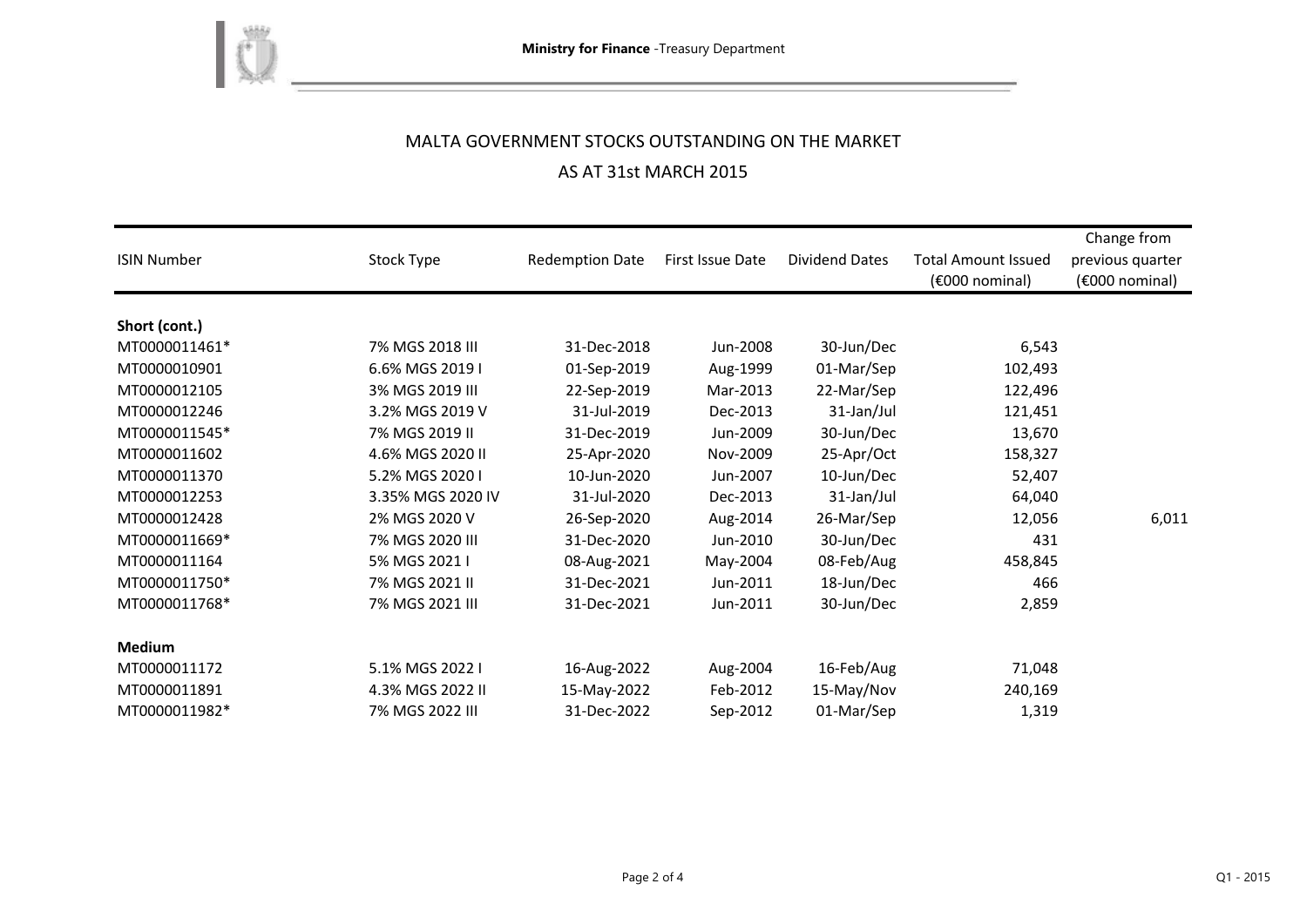

# MALTA GOVERNMENT STOCKS OUTSTANDING ON THE MARKET

# AS AT 31st MARCH 2015

| <b>ISIN Number</b> | Stock Type        | <b>Redemption Date</b> | First Issue Date | <b>Dividend Dates</b> | <b>Total Amount Issued</b><br>$(6000)$ nominal) | Change from<br>previous quarter<br>(€000 nominal) |
|--------------------|-------------------|------------------------|------------------|-----------------------|-------------------------------------------------|---------------------------------------------------|
|                    |                   |                        |                  |                       |                                                 |                                                   |
| Medium (cont.)     |                   |                        |                  |                       |                                                 |                                                   |
| MT0000011123       | 5.5% MGS 2023 I   | 06-Jul-2023            | Jul-2003         | 06-Jan/Jul            | 78,811                                          |                                                   |
| MT0000012238*      | 7% MGS 2023 II    | 31-Dec-2023            | Nov-2013         | 18-May/Nov            | 2,404                                           |                                                   |
| MT0000012303       | 3.3% MGS 2024 I   | 12-Nov-2024            | Mar-2014         | 12-May/Nov            | 24,051                                          |                                                   |
| MT0000012394*      | 7% MGS 2024 II    | 31-Dec-2024            | Aug-2014         | 18-Feb/Aug            | 1,135                                           |                                                   |
| MT0000012055       | 4.8% MGS 2028 I   | 11-Sep-2028            | Nov-2012         | 11-Mar/Sep            | 107,030                                         |                                                   |
| MT0000012139       | 4.5% MGS 2028 II  | 25-Oct-2028            | Mar-2013         | 25-Apr/Oct            | 286,652                                         |                                                   |
| MT0000011958       | 5.1% MGS 2029 I   | 01-Oct-2029            | Jun-2012         | 01-Apr/Oct            | 79,145                                          |                                                   |
| MT0000011651       | 5.25% MGS 2030 I  | 23-Jun-2030            | May-2010         | 23-Jun/Dec            | 440,166                                         |                                                   |
| Long               |                   |                        |                  |                       |                                                 |                                                   |
| MT0000011883       | 5.2% MGS 2031 I   | 16-Sep-2031            | Nov-2011         | 16-Mar/Sep            | 201,344                                         |                                                   |
| MT0000012220       | 4.65% MGS 2032 I  | 22-Jul-2032            | Nov-2013         | 22-Jan/Jul            | 140,454                                         |                                                   |
| MT0000012337       | 4.45% MGS 2032 II | 03-Sep-2032            | Mar-2014         | 03-Mar/Sep            | 153,112                                         |                                                   |
| MT0000012386       | 4.3% MGS 2033 I   | 01-Aug-2033            | Jun-2014         | 01-Feb/Aug            | 150,700                                         |                                                   |
| MT0000012451/2469  | 4.1% MGS 2034 I   | 18-Oct-2034            | Aug-2014         | 18-Apr/Oct            | 200,076                                         |                                                   |
| MT0000012493       | 3% MGS 2040 I     | 11-Jun-2040            | Mar-2015         | 11-Jun/Dec            | 162,276                                         | 162,276                                           |